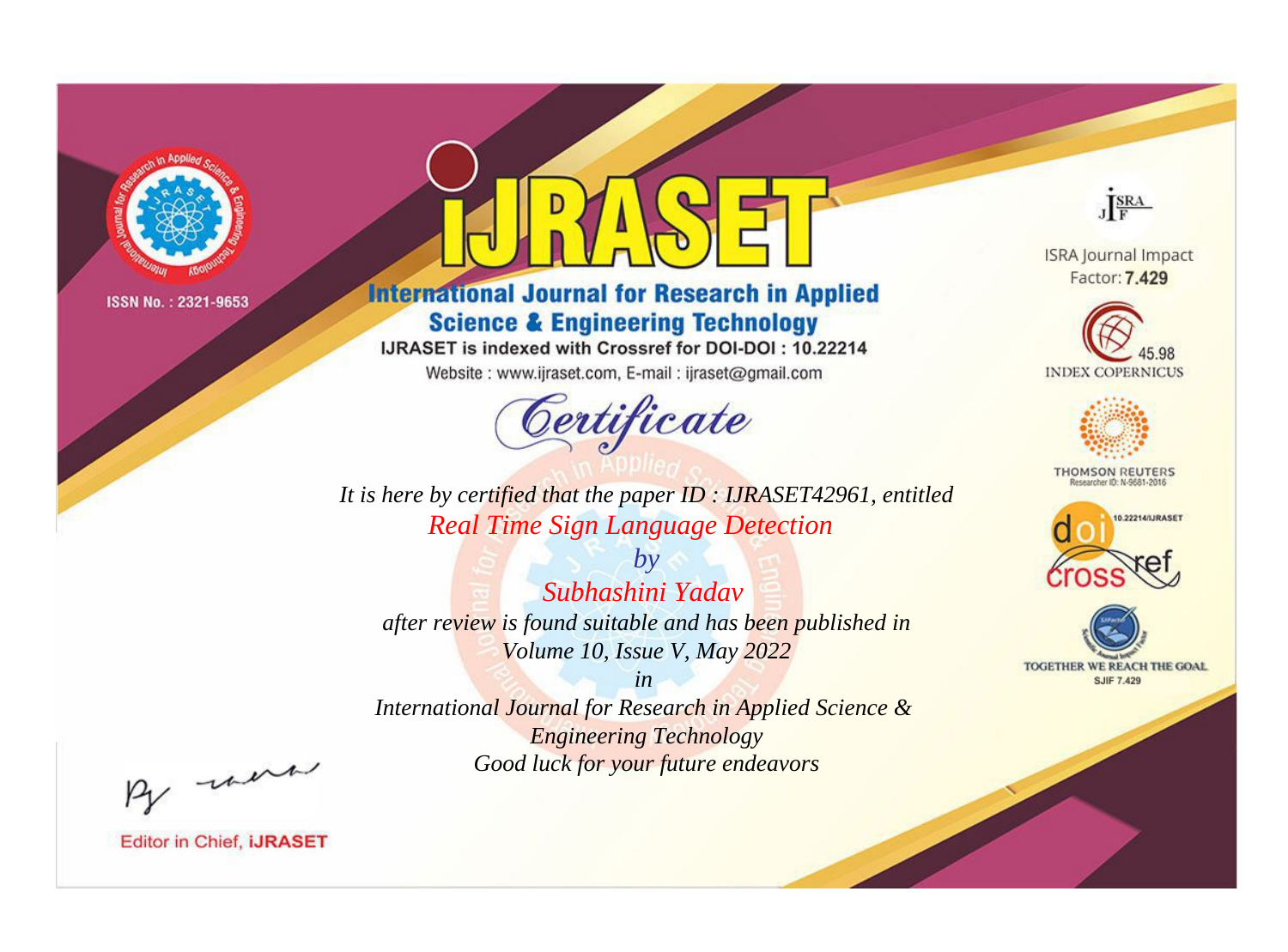

# **International Journal for Research in Applied Science & Engineering Technology**

IJRASET is indexed with Crossref for DOI-DOI: 10.22214

Website: www.ijraset.com, E-mail: ijraset@gmail.com



**ISRA Journal Impact** Factor: 7.429

JERA





**THOMSON REUTERS** 



TOGETHER WE REACH THE GOAL **SJIF 7.429** 

*It is here by certified that the paper ID : IJRASET42961, entitled Real Time Sign Language Detection*

*by Shreyashi Raj after review is found suitable and has been published in Volume 10, Issue V, May 2022*

*in* 

*International Journal for Research in Applied Science & Engineering Technology Good luck for your future endeavors*

By morn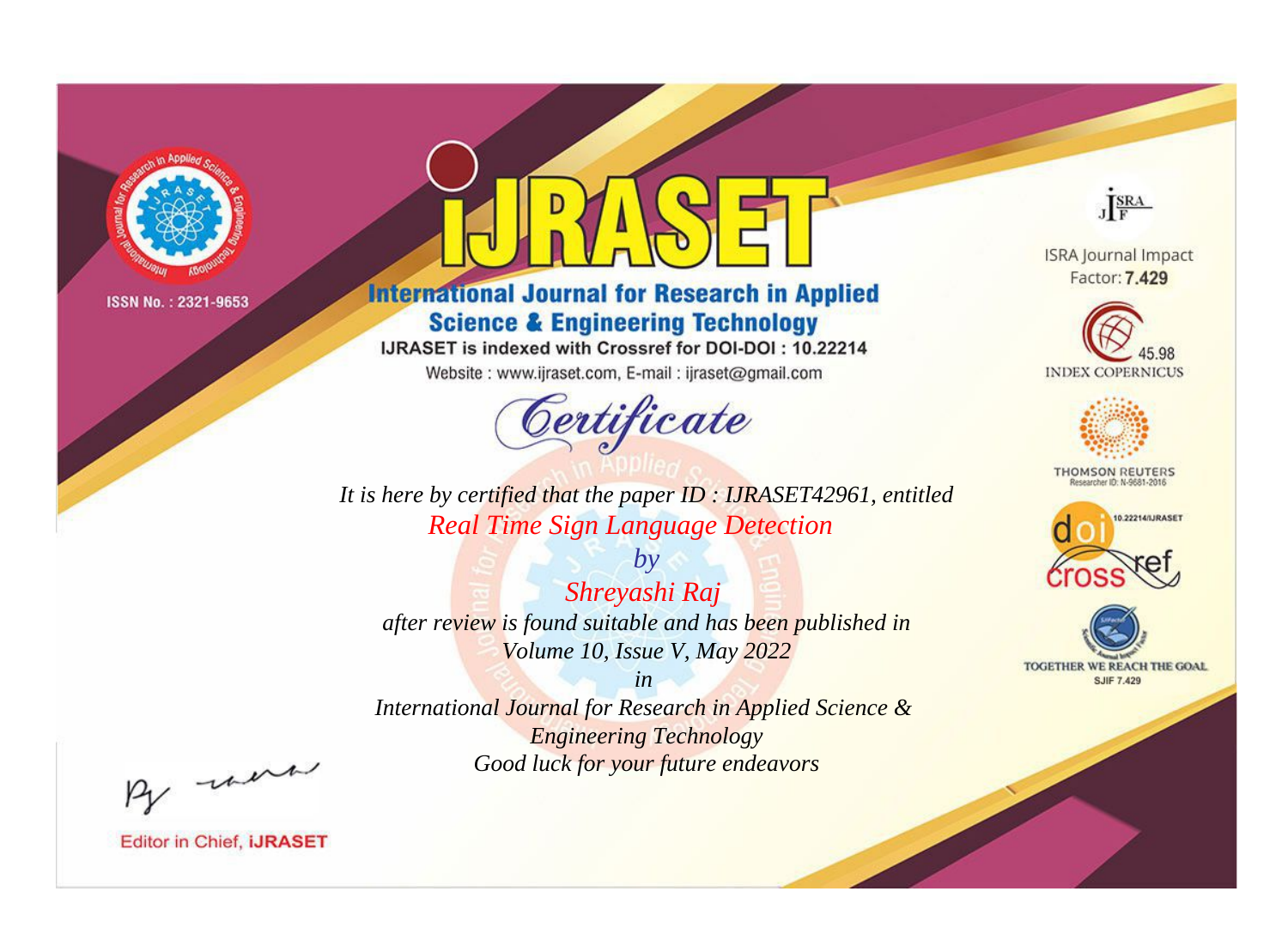

# **International Journal for Research in Applied Science & Engineering Technology**

IJRASET is indexed with Crossref for DOI-DOI: 10.22214

Website: www.ijraset.com, E-mail: ijraset@gmail.com



**ISRA Journal Impact** Factor: 7.429

JERA

**INDEX COPERNICUS** 



**THOMSON REUTERS** 



TOGETHER WE REACH THE GOAL **SJIF 7.429** 

*It is here by certified that the paper ID : IJRASET42961, entitled Real Time Sign Language Detection*

*by Kashish Awasthi after review is found suitable and has been published in Volume 10, Issue V, May 2022*

*in* 

*International Journal for Research in Applied Science & Engineering Technology Good luck for your future endeavors*

By morn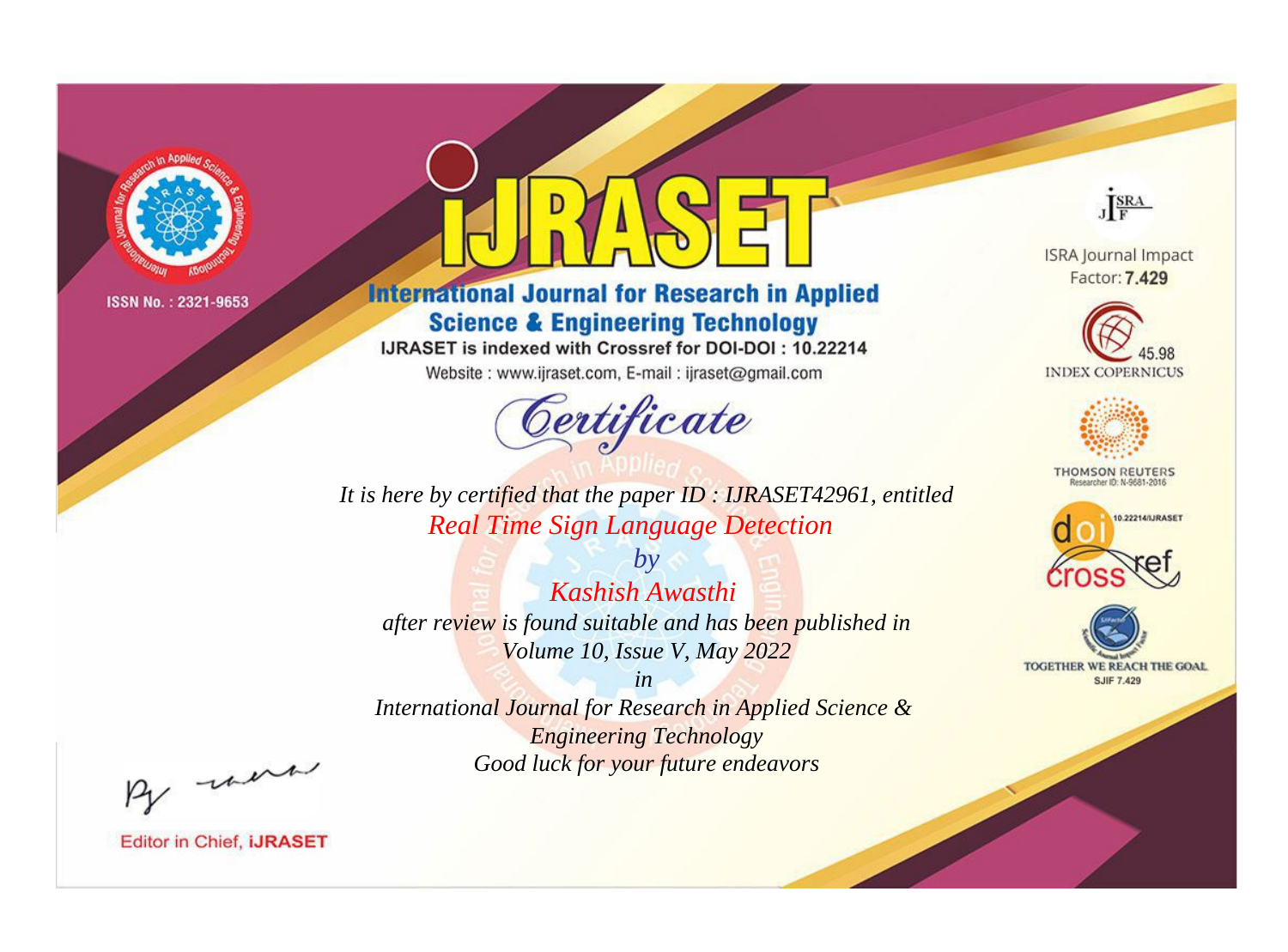

# **International Journal for Research in Applied Science & Engineering Technology**

IJRASET is indexed with Crossref for DOI-DOI: 10.22214

Website: www.ijraset.com, E-mail: ijraset@gmail.com



**ISRA Journal Impact** Factor: 7.429

JERA





**THOMSON REUTERS** 



TOGETHER WE REACH THE GOAL **SJIF 7.429** 

*It is here by certified that the paper ID : IJRASET42961, entitled Real Time Sign Language Detection*

*by Rohit Bidwan after review is found suitable and has been published in Volume 10, Issue V, May 2022*

*in* 

*International Journal for Research in Applied Science & Engineering Technology Good luck for your future endeavors*

By morn